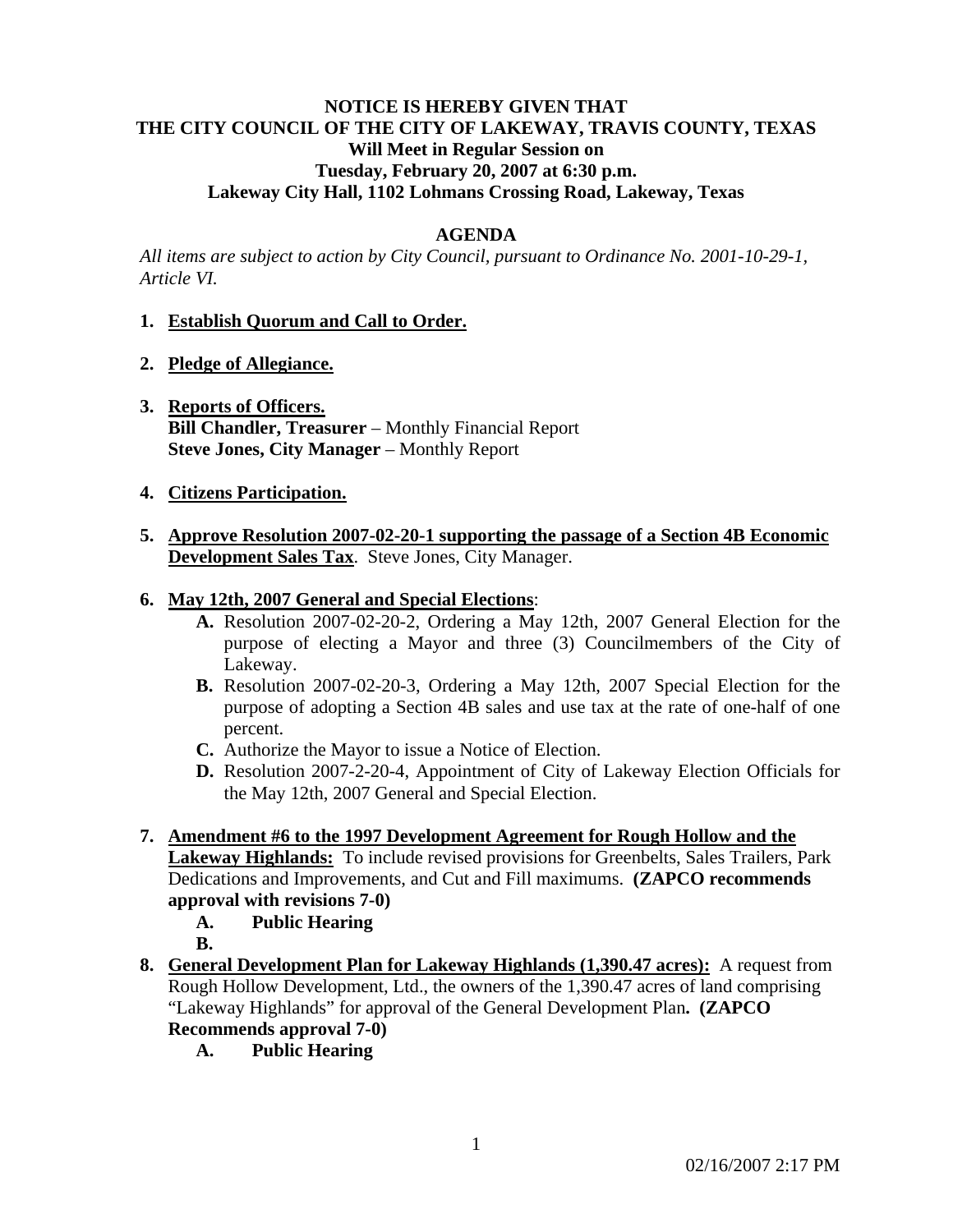- **9. Resolution No. 2007-02-20-5: A Resolution of the City of Lakeway consenting to Boundary Changes affecting Travis County Municipal Utility Districts No. 11, 12, and 13.** 
	- **A. Public Hearing**
- **10. Resubdivision of Lots 189 and 190 in Flintrock at Hurst Creek Phase 7:** A request from Charles Steinman, P.E. on behalf of Five Star Development, the owners Lots 189 and 190, Amended Plat of Flintrock at Hurst Creek Phase 7, located at 601 and 603 Golden Bear Drive, to approve a Resubdivision Plat. **(ZAPCO recommends approval 7-0)** 
	- **A. Public Hearing**
- **11. Final Plat: Flintrock at Hurst Creek Phase 6:** A request from Charles Steinman, P.E. on behalf of Flintrock II Ltd., the owners of the 10.6 acres known as Flintrock at Hurst Creek, Phase 6, to approve a Final Plat for 20 single family residential lots. **(ZAPCO recommends approval 7-0)** 
	- **A. Public Hearing**
- **12. Ordinance No. 2007-02-20-X: Rezoning of Lot 151 in North Lakeway Village Section 6:** A request by Larry Niemann, Trustee and RH of Texas, the owners of Lot 151 in North Lakeway Village Section 6, to rezone the lot from "R-3, Single Family Residential, Zero Lot Line Modified" to "GUI, Governmental, Utility, Institutional". **(ZAPCO recommends approval 7-0)** 
	- **A. Public Hearing**
- **13. Ordinance No. 2007-02-20-X: Annexation of 456.63 acres of land (The Heard Tract) bounded by Bee Creek Road on the west, The Lakeway Highlands on the north, and SH Hwy 71 West on the south. (ZAPCO recommends approval 7-0) A. Public Hearing**
- **14. Ordinance No. 2007-02-20-X: Original Zoning of 456.63 acres of land (The Heard Tract) bounded by Bee Creek Road on the west, The Lakeway Highlands on the north, and SH Hwy 71 West on the south, pursuant to a proposed general development plan for the property. (ZAPCO recommends approval 5-1): A. Public Hearing**
- **15. Ordinance No. 2007-02-20-X: Amendment #7 to the City's Building Ordinance No. 2002-10-21-3:** An amendment to the Building Ordinance revising the requirements for safety railings and guardrails. **(CBC recommends approval 7-0)** 
	- **A. Public Hearing**

**CONSENT AGENDA: All items may be approved by one Council vote. Members of the Council may pull items from the consent agenda for discussion.**